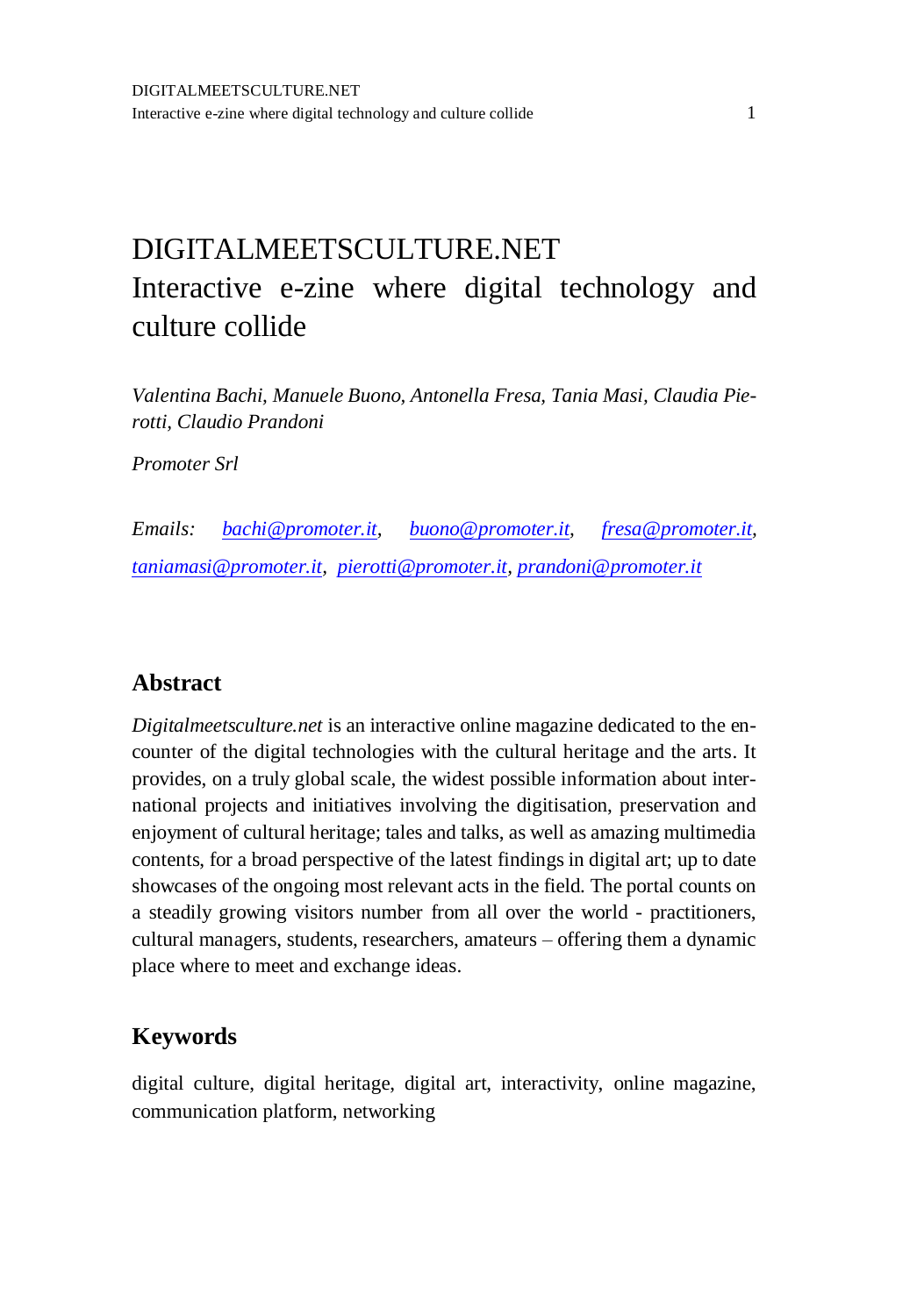### **1. Introduction**

The phenomenon of globalisation and the spread of digital infrastructures created an interrelation among the fields of culture, once considered very distant. Today the sciences, the arts, the humanities, while retaining irreducible differences, tend to meet, contaminate and mutually enrich through the use of new media and new technologies. Also geographically distant cultures are becoming nearer because of easier access to information worldwide. The use of the network and of digital technology is evolving towards more and more interactive forms, with a clear trend towards the interchangeability of roles between the sender and the receiver of the information (Web 2.0). In addition, more and more artists of every discipline, from visual to performance arts, use computer technology as a tool and the web as a space for displaying and disseminating their works.

In the context of global growing access to Internet and over-flooding of online information about any topic, it is nevertheless sometimes hard, for users, to collect materials and news about their specific interests.

*Digitalmeetsculture.net*, featured by Promoter SRL, has been conceived as an on-line magazine about the digital culture, for collecting and sharing, in a global dimension, information and events taking into account the different approaches that scientific, humanistic and artistic cultures respectively have to the digital age.

Aim of the portal is to discover, analyse, promote and disseminate the new achievements in the field of digital culture and act as a landmark and as a valuable mean of information and communication for different users.



**Fig. 1** *Digitalmeetsculture.net* **homepage**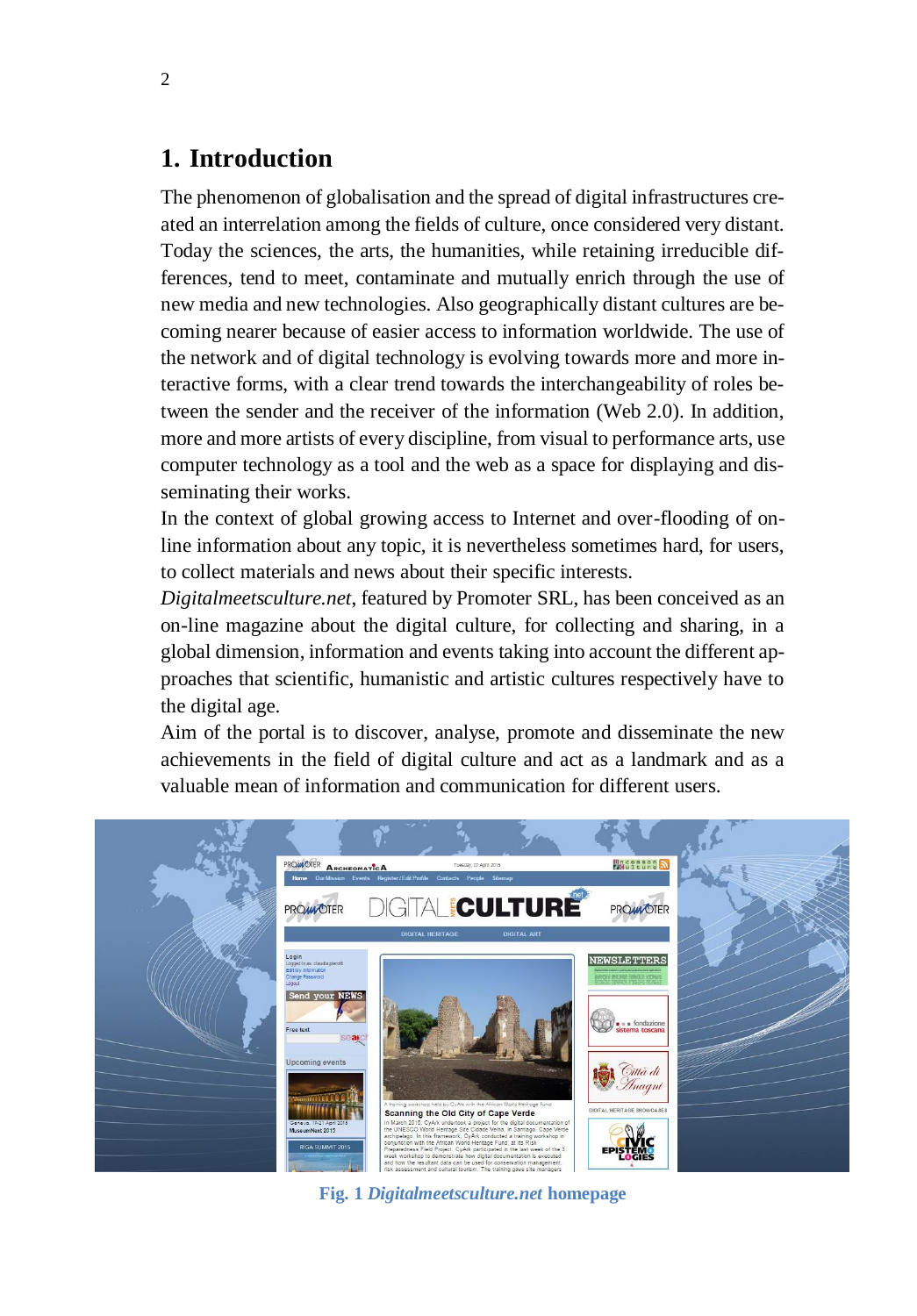Furthermore, the potentiality offered by the new technologies allow to increase the visibility of the cultural contents(works of art, texts and documents, but also video and audio repositories and archives) whose physical accessibility is limited by many factors, thus increasing the possibility for researchers, experts, enthusiasts and curious to enjoy these contents. This is achieved through specific projects, which are promoted by academies, organisations and companies, often with the support of governments. Such projects require indeed great visibility in order to be acknowledged: D*igitalmeetsculture.net* represents a useful, customisable and flexible tool to promote these initiatives, disseminating and preserving their results.

# **2. The portal**

The portal is composed of two main sections, on the basis of which all D*igitalmeetsculture.net*'s content is subdivided and categorised: Digital Heritage and Digital Art. Each section features a continuously increasing number of multimedia articles and a selection of showcases dedicated to the most important ongoing projects and initiatives in the respective field.

The Digital Heritage section collects articles and information about projects and initiatives for the digitisation of cultural heritage and the access to the digital cultural heritages all over the world, as well as insights about the digitised content and the use of informatics and digital tools in museums and exhibitions.



**Fig. 2 The Digital Heritage section**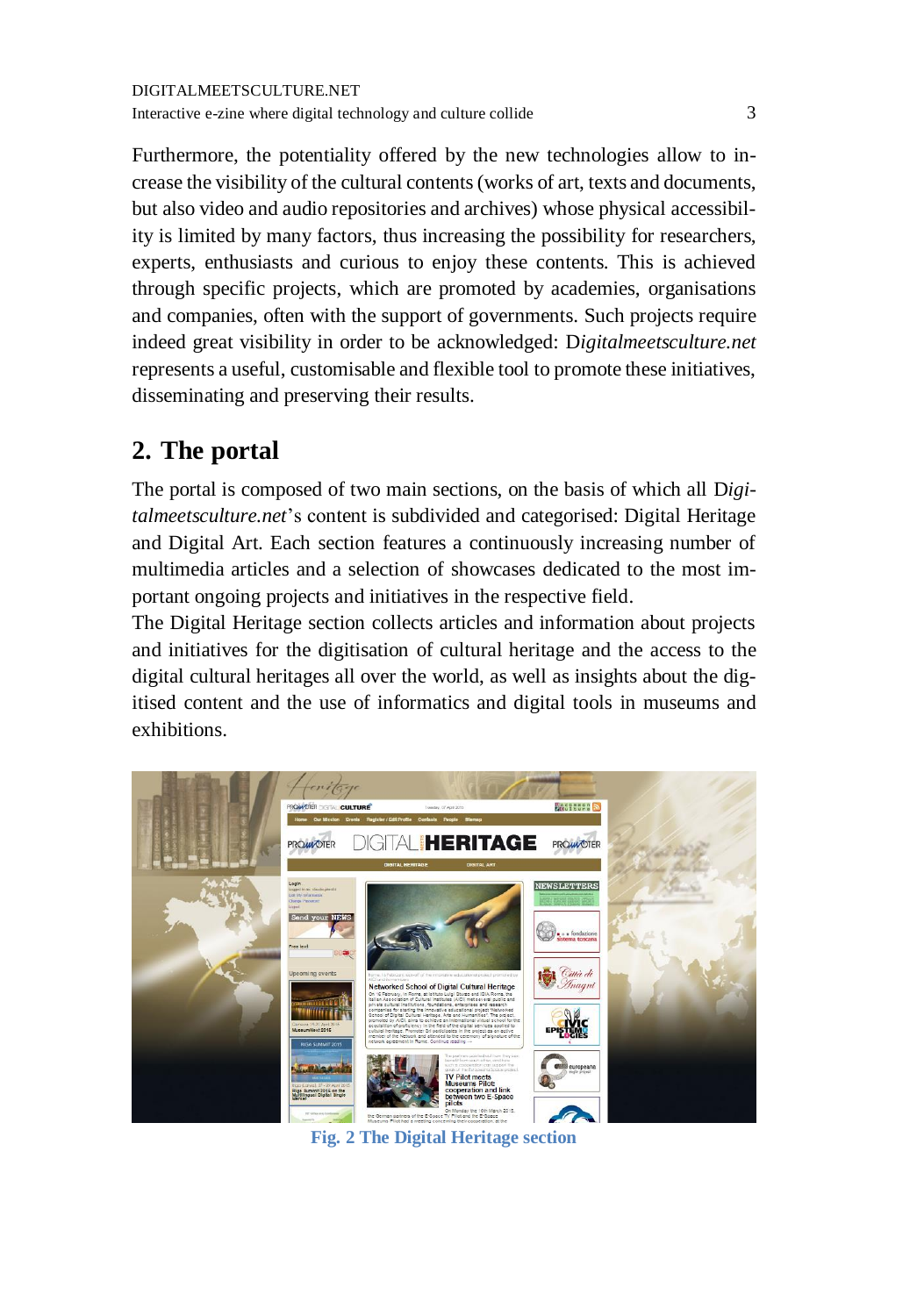The Digital Art section focuses on the latest, innovative forms of digital art in any expression and gives space and visibility to upcoming events and discussions about this large, open and evolving topic. This section contains articles related to the latest news pertaining to creative industry (movies, animation, games, etc..) and to creative uses of digital art in all its various expressions: computer generated digital art and digital manipulation of material taken from other sources (transdigital art), digital installations and interactive art, virtual environments, photography, music, experimental performance art etc.



**Fig. 3 The Digital Art section**

The editorial staff is assisted by Correspondents from all over the world, who cooperate to the harvesting of news and information. Particularly important are the Referents, key people who act as main contact inside relevant organizations or institutes, whose main role is to keep the portal always updated on the most prominent initiatives, projects, events and progresses in the digital culture field.

Readers can interact with *Digitalmeetsculture.net* by leaving a comment or by sending send their own articles.

### **3. The showcases**

*Digitalmeetsculture.net* portal represents a useful tool for the dissemination and promotion of activities and results of projects and initiatives operating in the digital culture sector, by giving wide visibility to their main achievements, by deepening their topics through interviews and related articles and by offering a repository service for the projects' results.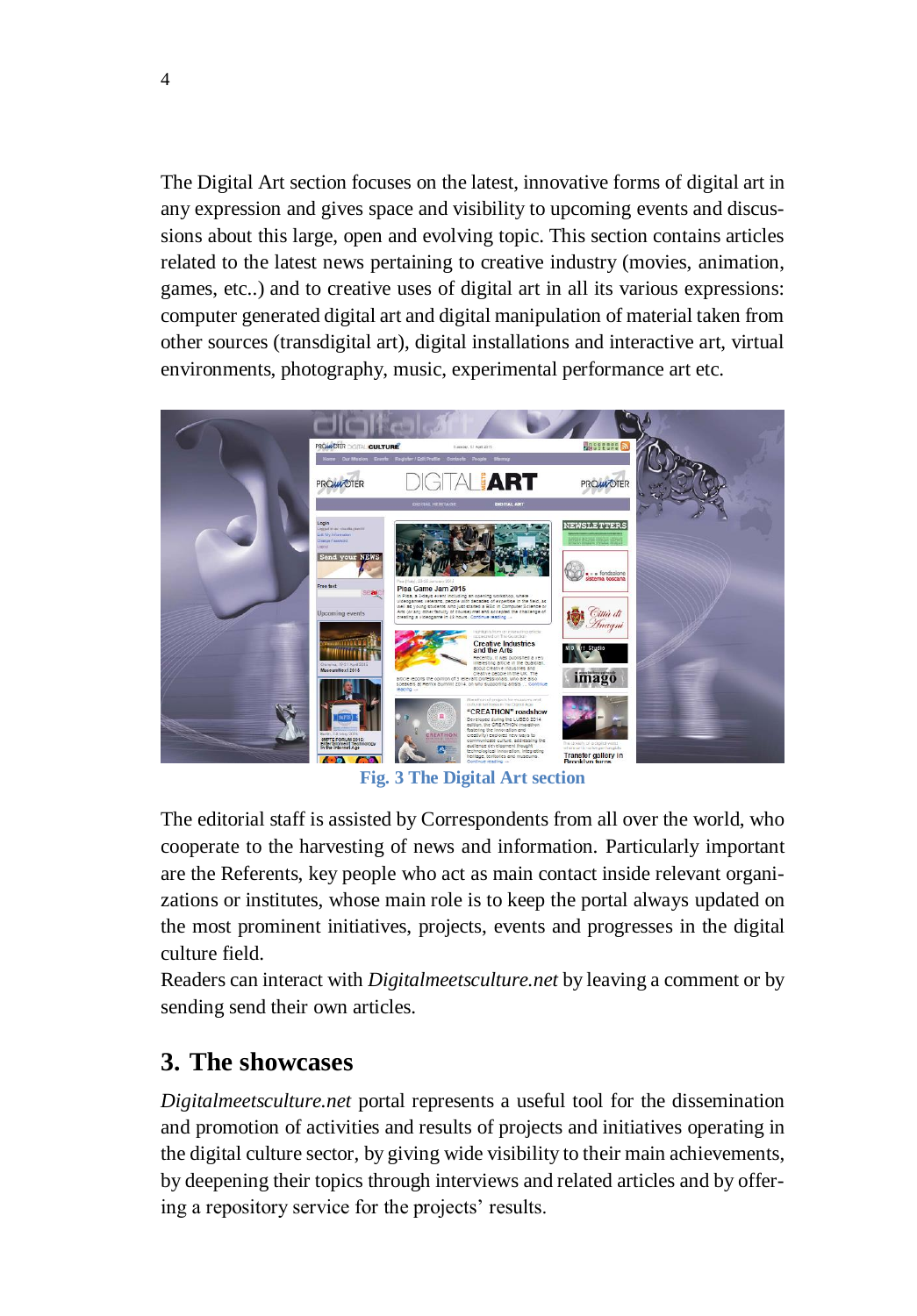To this aim, each project or initiative that wants to make use of *digitalmeetsculture.net* as a dissemination tool has a dedicated showcase, permanently featured on the homepage and in any other page of the portal, providing easy access to a dedicated section which contains general information about the project, auto-refreshing news and events, useful material, multimedia galleries and highlighted articles about outstanding initiatives and outcomes.

Furthermore, the showcase provides easy access to other useful services, such as document repository, embedding of interactive questionnaires/interviews, online registration to conferences and events etc., thus acting as a powerful tool to raise awareness about the project, to increase the visibility to the project's results and to stimulate other institutions, organisations and projects to get in contact with it.



**Fig. 4 Examples of showcases and blogs hosted by** *Digitalmeetsculture.net*

If required, the showcase can be further customised to become a real project blog hosted by D*igitalmeetsculture.net*. In this case, the blogs actually offer the same functionalities as the showcases, but keep the graphic "look and feel" and visual identity of the related projects.

The showcases and the blogs are living pages, which combine information coming from inside the project and from initiatives occurring outside the project, but sharing with it common objectives and themes. This combination of inside and outside information offers a creative dimension to the communication, that so extend towards a larger audience, including both professional and general public.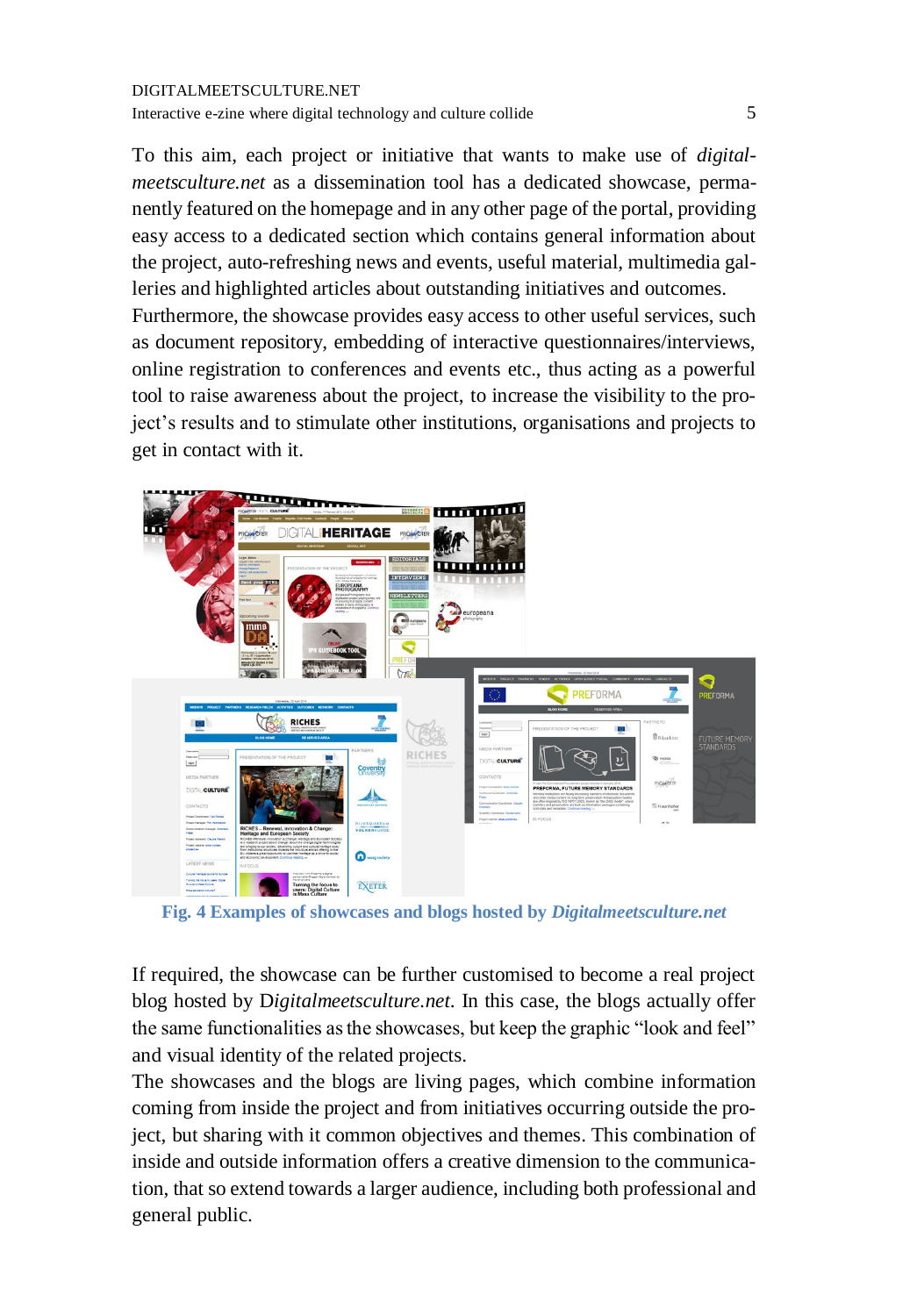### **4. The newsletters**

*Digitalmeetsculture.net* offers to its readers also an additional newsletter service. Theme newsletters, dedicated to the most relevant news of the moment, are periodically produced by the portal's team and sent to the subscribed users. All the produced newsletters are collected in an archive which the readers are free to access every moment from the e-zine's homepage.



**Fig. 5 Example of newsletter**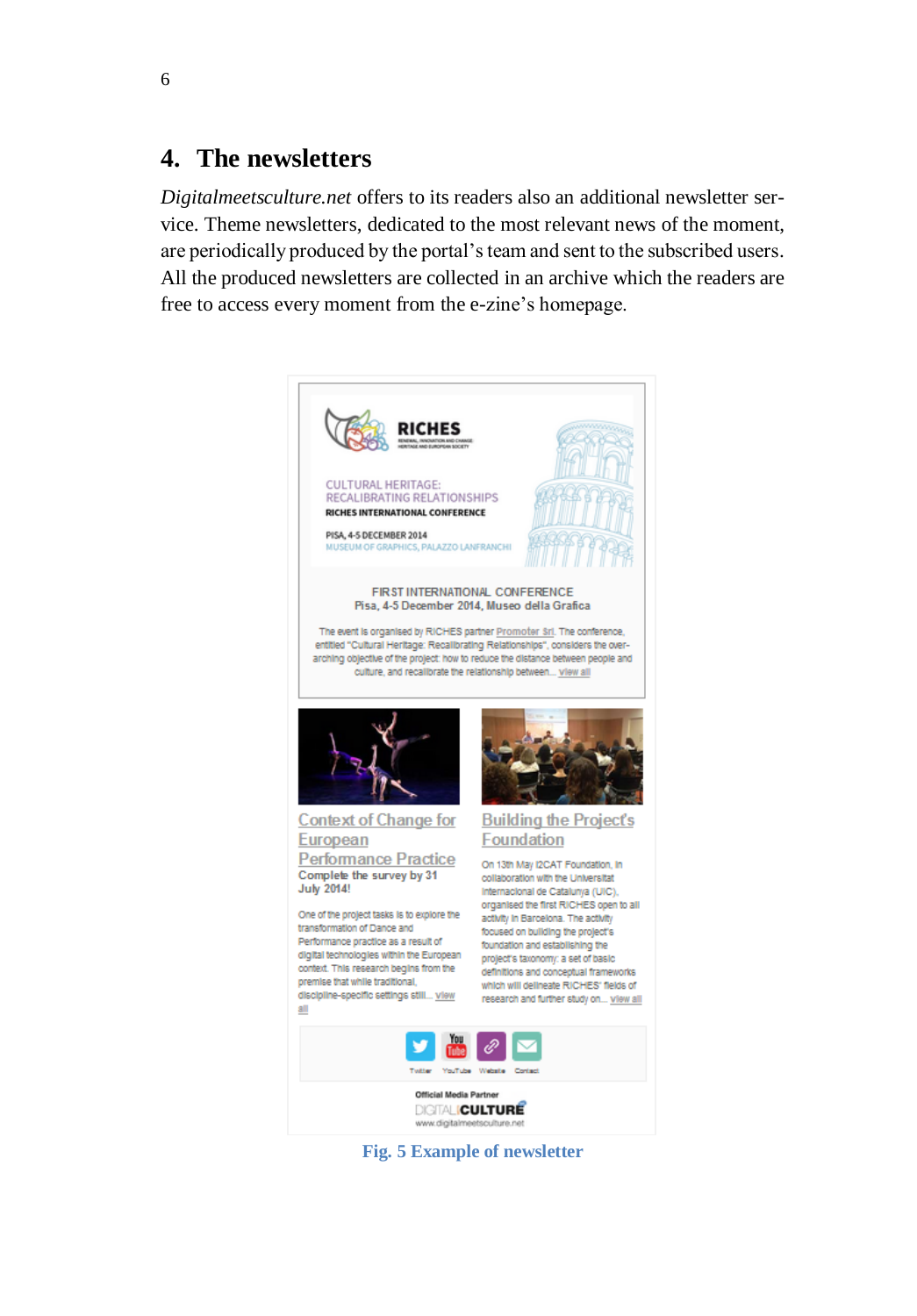# **5. Interactivity and networking**

The D*igitalmeetsculture.net* portal includes a set of functionalities aimed at keeping the users always involved and up-to-date and at enlarging its network. They are

- search of articles by free text or popular tags;
- possibility to leave comments on an article
- possibility to share news and events or send one's own articles (section *Join the Digital Meets Culture Open Newsroom!*)
- receiving newsletters;
- possibility to join the staff, as correspondents or even referents;
- interaction through the Social Networks: *Digitalmeetsculture.net* is provided with an account on Facebook, LinkedIn and Twitter. The accounts are used for promoting and sharing the portal's contents, as well as continuously enlarging its network. Each article of the e-zine, moreover, is provided with a sharing/liking widget.

# **6. Join us!**

Launched at the end of 2011, the portal is still very young. Nonetheless, in around three years it reached over 18.000 monthly visits. This number, which is constantly growing, demonstrates not only the increasing popularity of the portal, but also a great and widespread need of information in our society.

*Digitalmeetsculture.net*'s challenge is to enlarge more and more its network by establishing new relationships, cooperation and synergies (with other magazines and media sharing with Digital Meets Culture common objectives, with scientific periodical and new stakeholders, with experts and simply with people). In this ever-changing digital world, people-networks are what lasts, enabling to meet and meet again, enriching the common heritage. This is what Digital Meets Culture wants to contribute to.

Visit our portal at [www.digitalmeetsculture.net](http://www.digitalmeetsculture.net/) and contact us at [digital](mailto:digitalmeetsculture@promoter.it)[meetsculture@promoter.it](mailto:digitalmeetsculture@promoter.it) to join our community!